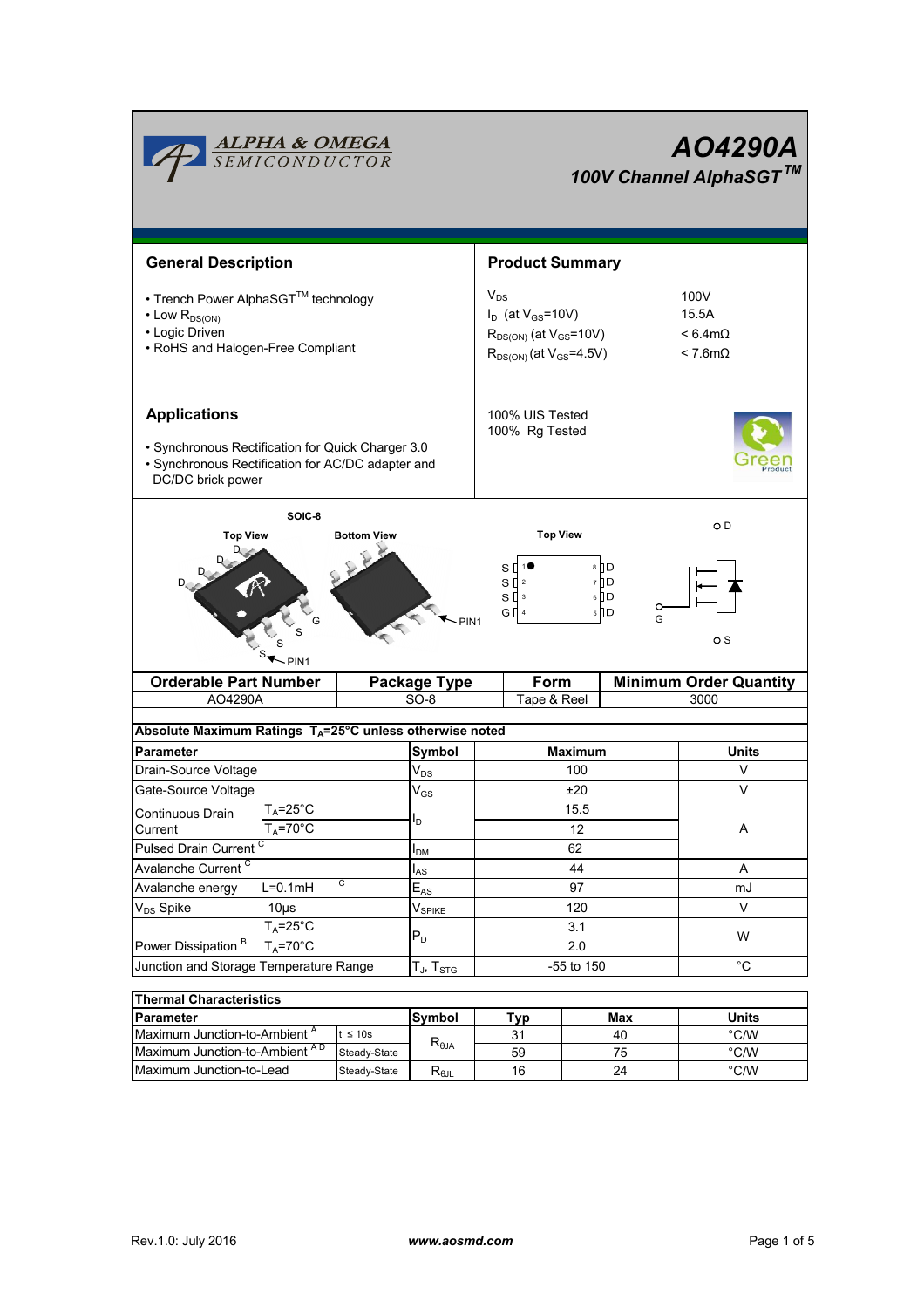

## **Electrical Characteristics (TJ=25°C unless otherwise noted)**

| Symbol                                 | <b>Parameter</b>                                                      | <b>Conditions</b>                                                           | Min | Typ  | <b>Max</b>     | <b>Units</b> |  |  |  |  |  |
|----------------------------------------|-----------------------------------------------------------------------|-----------------------------------------------------------------------------|-----|------|----------------|--------------|--|--|--|--|--|
| <b>STATIC PARAMETERS</b>               |                                                                       |                                                                             |     |      |                |              |  |  |  |  |  |
| <b>BV</b> <sub>DSS</sub>               | Drain-Source Breakdown Voltage                                        | $I_D = 250 \mu A$ , $V_{GS} = 0V$                                           | 100 |      |                | $\vee$       |  |  |  |  |  |
| $I_{DSS}$                              | Zero Gate Voltage Drain Current                                       | $V_{DS}$ =100V, $V_{GS}$ =0V                                                |     |      | 1              |              |  |  |  |  |  |
|                                        |                                                                       | $T_{J}$ =55°C                                                               |     |      | 5              | μA           |  |  |  |  |  |
| $I_{\rm GSS}$                          | Gate-Body leakage current                                             | $V_{DS}$ =0V, $V_{GS}$ = $\pm$ 20V                                          |     |      | ±100           | nA           |  |  |  |  |  |
| $V_{GS(th)}$                           | Gate Threshold Voltage                                                | $V_{DS} = V_{GS} I_D = 250 \mu A$                                           | 1.3 | 1.75 | 2.3            | V            |  |  |  |  |  |
| $R_{DS(ON)}$                           | Static Drain-Source On-Resistance                                     | $V_{GS}$ =10V, I <sub>D</sub> =15.5A                                        |     | 5.3  | 6.4            | $m\Omega$    |  |  |  |  |  |
|                                        |                                                                       | $T_{\rm J}$ =125°C                                                          |     | 9.5  | 11.5           |              |  |  |  |  |  |
|                                        |                                                                       | $V_{GS}$ =4.5V, $I_D$ =13.5A                                                |     | 6.1  | 7.6            | $m\Omega$    |  |  |  |  |  |
| $g_{FS}$                               | <b>Forward Transconductance</b>                                       | $V_{DS} = 5V$ , I <sub>D</sub> =15.5A                                       |     | 90   |                | S            |  |  |  |  |  |
| $V_{SD}$                               | Diode Forward Voltage                                                 | $I_S = 1A$ , $V_{GS} = 0V$                                                  |     | 0.68 | $\mathbf{1}$   | V            |  |  |  |  |  |
| $I_{\rm S}$                            | Maximum Body-Diode Continuous Current                                 |                                                                             |     |      | $\overline{4}$ | A            |  |  |  |  |  |
|                                        | <b>DYNAMIC PARAMETERS</b>                                             |                                                                             |     |      |                |              |  |  |  |  |  |
| $C_{\mathsf{iss}}$                     | Input Capacitance                                                     |                                                                             |     | 4525 |                | pF           |  |  |  |  |  |
| $\mathrm{C_{oss}}$                     | Output Capacitance                                                    | $V_{GS}$ =0V, $V_{DS}$ =50V, f=1MHz                                         |     | 345  |                | pF           |  |  |  |  |  |
| $\mathbf{C}_{\text{rss}}$              | Reverse Transfer Capacitance                                          |                                                                             |     | 22.5 |                | pF           |  |  |  |  |  |
| $R_{g}$                                | Gate resistance                                                       | $f = 1$ MHz                                                                 | 0.5 | 1.1  | 1.8            | Ω            |  |  |  |  |  |
|                                        | <b>SWITCHING PARAMETERS</b>                                           |                                                                             |     |      |                |              |  |  |  |  |  |
| $Q_q(10V)$                             | <b>Total Gate Charge</b>                                              |                                                                             |     | 65   | 95             | nC           |  |  |  |  |  |
| $Q_g(4.5V)$                            | <b>Total Gate Charge</b>                                              | $V_{GS}$ =10V, $V_{DS}$ =50V, $I_{D}$ =15.5A                                |     | 30   | 45             | nC           |  |  |  |  |  |
| $Q_{gs}$                               | Gate Source Charge                                                    |                                                                             |     | 10   |                | nC           |  |  |  |  |  |
| $\mathsf{Q}_{\underline{\mathsf{gd}}}$ | Gate Drain Charge                                                     |                                                                             |     | 9    |                | nC           |  |  |  |  |  |
| $t_{D(0n)}$                            | Turn-On DelayTime                                                     |                                                                             |     | 10   |                | ns           |  |  |  |  |  |
| lt,                                    | Turn-On Rise Time                                                     | $V_{\text{GS}}$ =10V, V <sub>DS</sub> =50V, R <sub>1</sub> =3.25 $\Omega$ , |     | 6    |                | ns           |  |  |  |  |  |
| $t_{D(off)}$                           | Turn-Off DelayTime                                                    | $R_{\text{GEN}} = 3\Omega$                                                  |     | 52   |                | ns           |  |  |  |  |  |
| $\mathbf{t}_\text{f}$                  | <b>Turn-Off Fall Time</b>                                             |                                                                             |     | 10   |                | ns           |  |  |  |  |  |
| $t_{\rm rr}$                           | $I_F$ =15.5A, di/dt=500A/ $\mu$ s<br>Body Diode Reverse Recovery Time |                                                                             |     | 32   |                | ns           |  |  |  |  |  |
| $Q_{rr}$                               | Body Diode Reverse Recovery Charge                                    | I <sub>F</sub> =15.5A, di/dt=500A/μs                                        |     | 162  |                | nC           |  |  |  |  |  |

A. The value of R<sub>BJA</sub> is measured with the device mounted on 1in<sup>2</sup> FR-4 board with 2oz. Copper, in a still air environment with T<sub>A</sub> =25° C. The value in any given application depends on the user's specific board design.

B. The power dissipation  ${\sf P}_{\sf D}$  is based on  ${\sf T}_{\sf J(MAX)}$ =150 $^\circ\,$  C, using  $\leqslant$  10s junction-to-ambient thermal resistance.

C. Repetitive rating, pulse width limited by junction temperature T<sub>J(MAX)</sub>=150°C. Ratings are based on low frequency and duty cycles to keep

initialT $\overline{I}$ =25° C.

D. The R<sub>®JA</sub> is the sum of the thermal impedance from junction to lead R<sub>®JL</sub> and lead to ambient.<br>E. The static characteristics in Figures 1 to 6 are obtained using <300µs pulses, duty cycle 0.5% max.<br>F. These curves ar

2oz. Copper, assuming a maximum junction temperature of  $T_{J(MAX)}$ =150°C. The SOA curve provides a single pulse rating.

APPLICATIONS OR USE AS CRITICAL COMPONENTS IN LIFE SUPPORT DEVICES OR SYSTEMS ARE NOT AUTHORIZED. AOS DOES NOT ASSUME ANY LIABILITY ARISING OUT OF SUCH APPLICATIONS OR USES OF ITS PRODUCTS. AOS RESERVES THE RIGHT TO IMPROVE PRODUCT DESIGN,FUNCTIONS AND RELIABILITY WITHOUT NOTICE.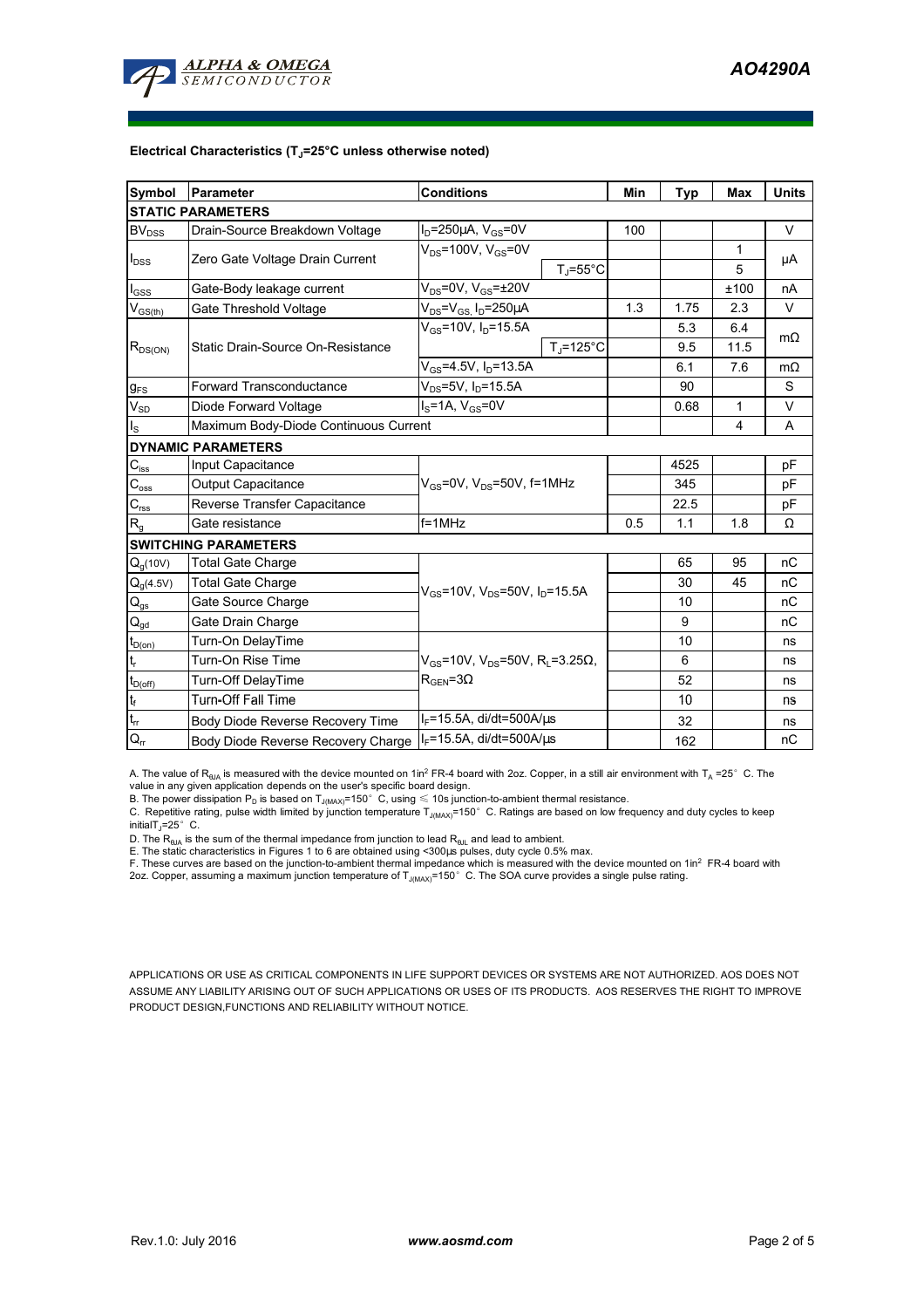

## **TYPICAL ELECTRICAL AND THERMAL CHARACTERISTICS**

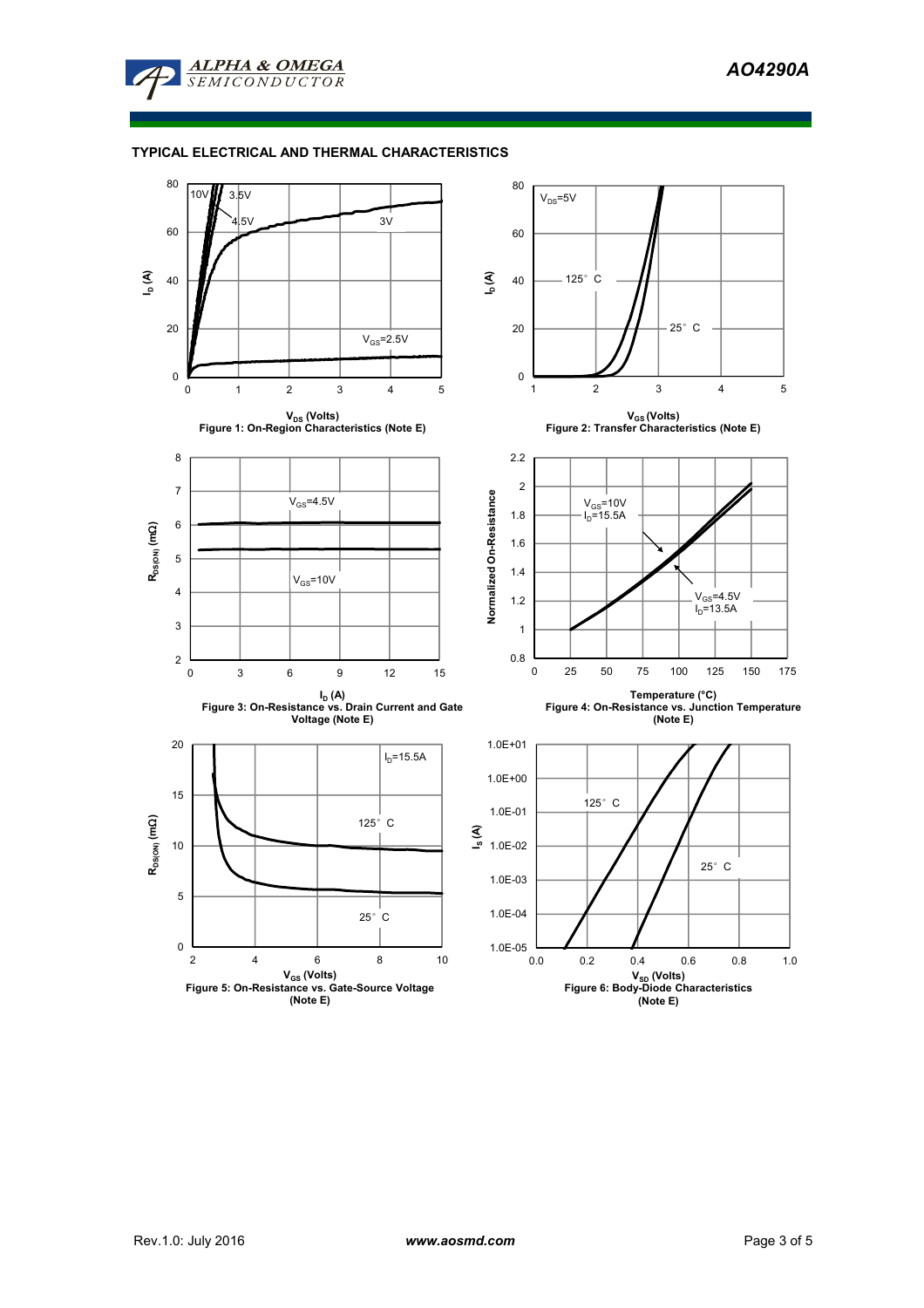

## **TYPICAL ELECTRICAL AND THERMAL CHARACTERISTICS**



**Pulse Width (s) Figure 11: Normalized Maximum Transient Thermal Impedance (Note F)**